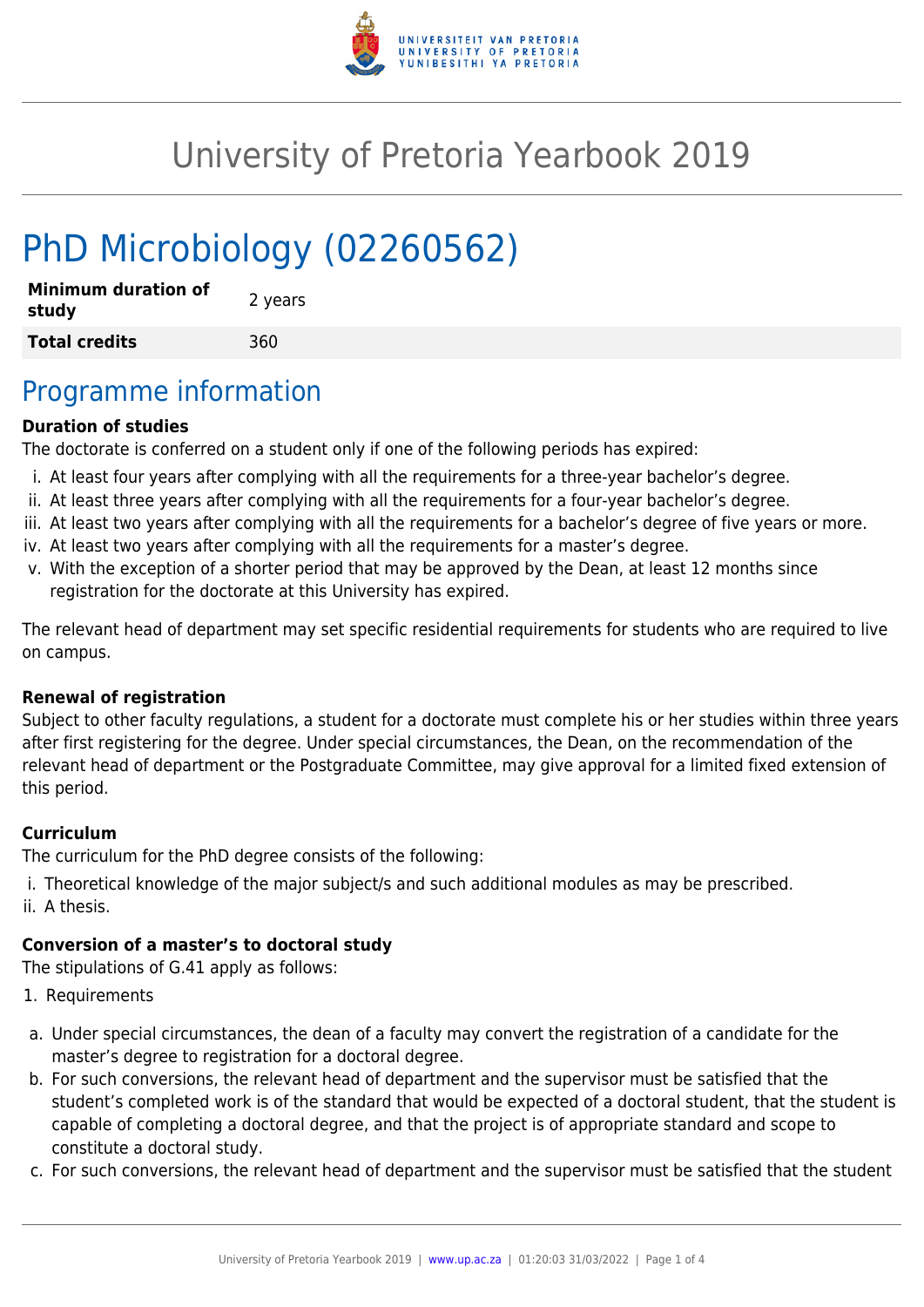

has demonstrated that he or she has the potential to fulfil the requirements of a doctoral degree without having completed a master's degree.

- 2. Process
- a. Application for conversion may be submitted at any time during the course of study for the master's degree.
- b. The application for the conversion must include the following documentation:
- i. A detailed progress report by the candidate of the work completed for the master's project. The report must provide proof that the results obtained thus far are of such a standard and scientific significance that they justify conversion to a doctoral project. The report should include details of presentations made at conferences and of material that has been submitted for publication and/or published.
- ii. A detailed proposal for the intended doctoral project, written by the candidate, including the objectives of the project.
- iii. A recommendation by the supervisor with specific comments on the ability of the applicant as a potential doctoral candidate as well as the feasibility of the conversion, especially with regard to the information provided by the candidate in his/her reports (items (i) and (ii)).
- iv. A recommendation by the relevant head of department, if he or she is not the supervisor, in which the ability of the candidate as a potential doctoral candidate is confirmed.
- v. If the Dean considers it advisable for the faculty, the candidate may be required to present a seminar to the department in support of the application. In this case, the relevant head of department should include a report on this in his or her recommendation.
- c. The application of the candidate, together with the reports and recommendations, is submitted for consideration to the Dean, (who may delegate to the Chairperson of the Faculty Postgraduate Committee) for approval. The decision should be submitted to the Faculty Board for approval.

#### **General**

Candidates are required to familiarise themselves with the General Regulations regarding the maximum duration of study and the requirements to submit an article/s for publication.

# Examinations and pass requirements

- i. Consult the General Regulations that apply to the calculation of marks.
- ii. In order to obtain the PhD degree the candidate must:
- pass the examinations and the prescribed modules, as determined in the study programme;
- pass the thesis; and
- pass the final examination on the thesis and general subject knowledge.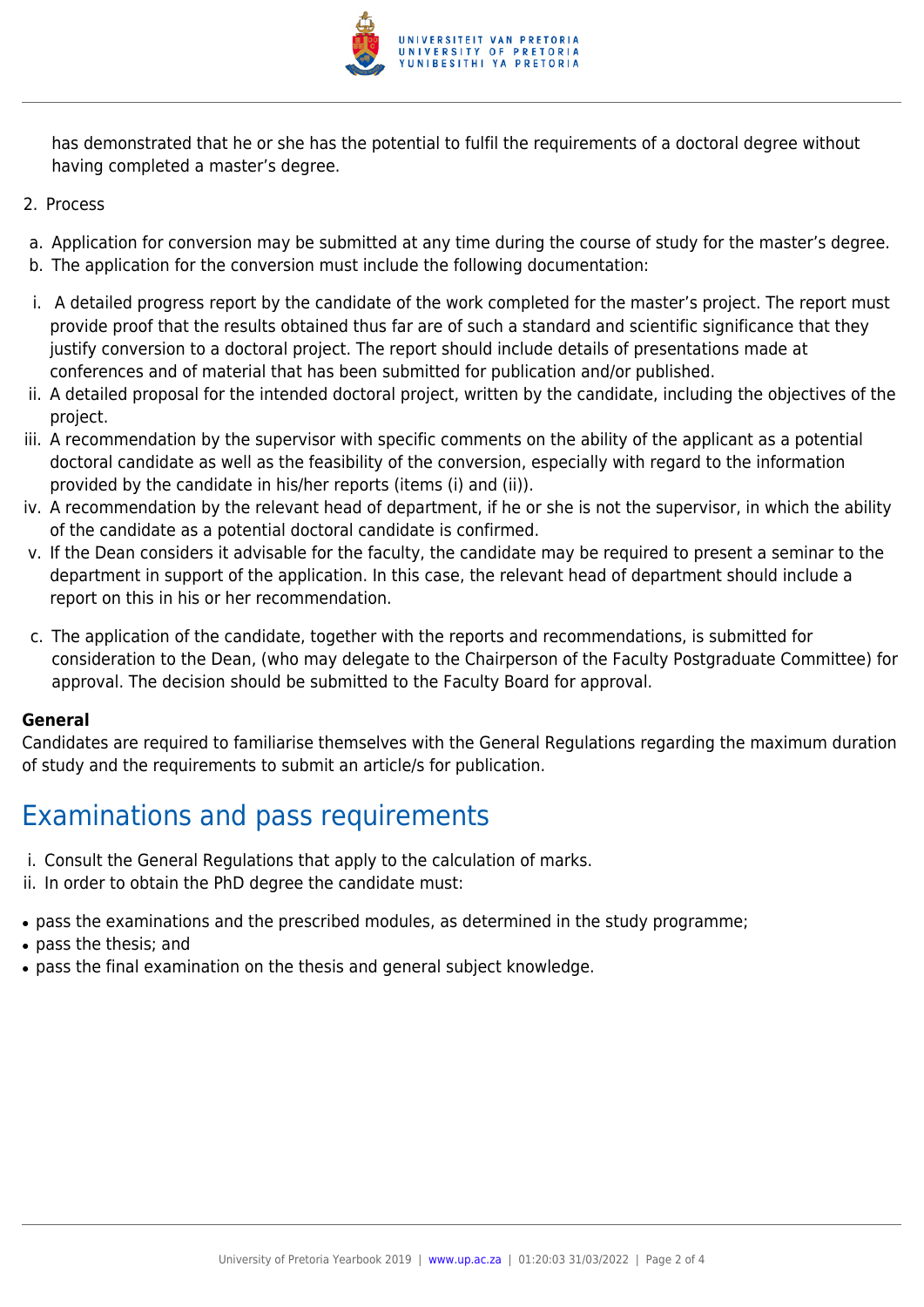

# Curriculum: Year 1

**Minimum credits: 360**

### **Core modules**

### **Thesis: Microbiology 990 (MBY 990)**

| <b>Module credits</b>         | 360.00                                  |
|-------------------------------|-----------------------------------------|
| <b>Prerequisites</b>          | No prerequisites.                       |
| Language of tuition           | Module is presented in English          |
| <b>Department</b>             | Biochemistry, Genetics and Microbiology |
| <b>Period of presentation</b> | Year                                    |